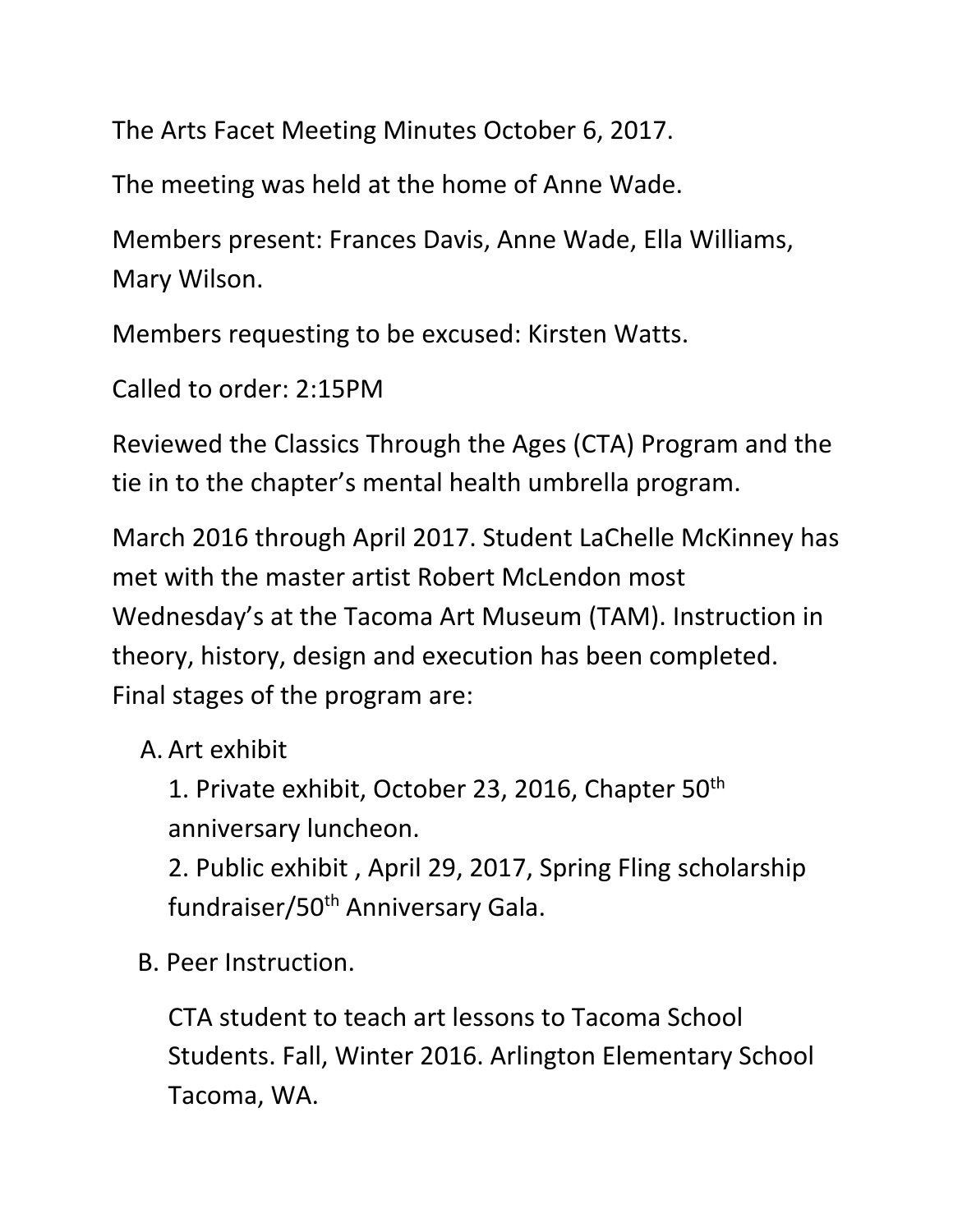The instruction will be provided to a blended classroom, students will be mainstream and special education. The curriculum will address the mental health disorder(s) of the CTA student and special education students. Art will be used as a vessel of self-expression, environmental interruption and broad communication.

If the Portland chapter identifies a student population for instruction, our CTA student will replicate her curriculum.

The Facet Chair and Ms. McKinney completed their 6 month assignment on the TAM 30 Americans Ad Hoc committee in September. They along with Mr. McClendon attended the Red Carpet debut of the exhibition and the dinner in honor of the owners of 30 Americans, Don and Mera Rubell.

Facet member Kirsten Watts ( a member of TAM) was a special guest at the Red Carpet debut of 30 Americans.

Per CTA program directives:

As a graduating senior, the CTA student will receive a collegiate scholarship form the chapter.

The chapter will continue to "follow and mentor" her through her undergraduate collegiate career.